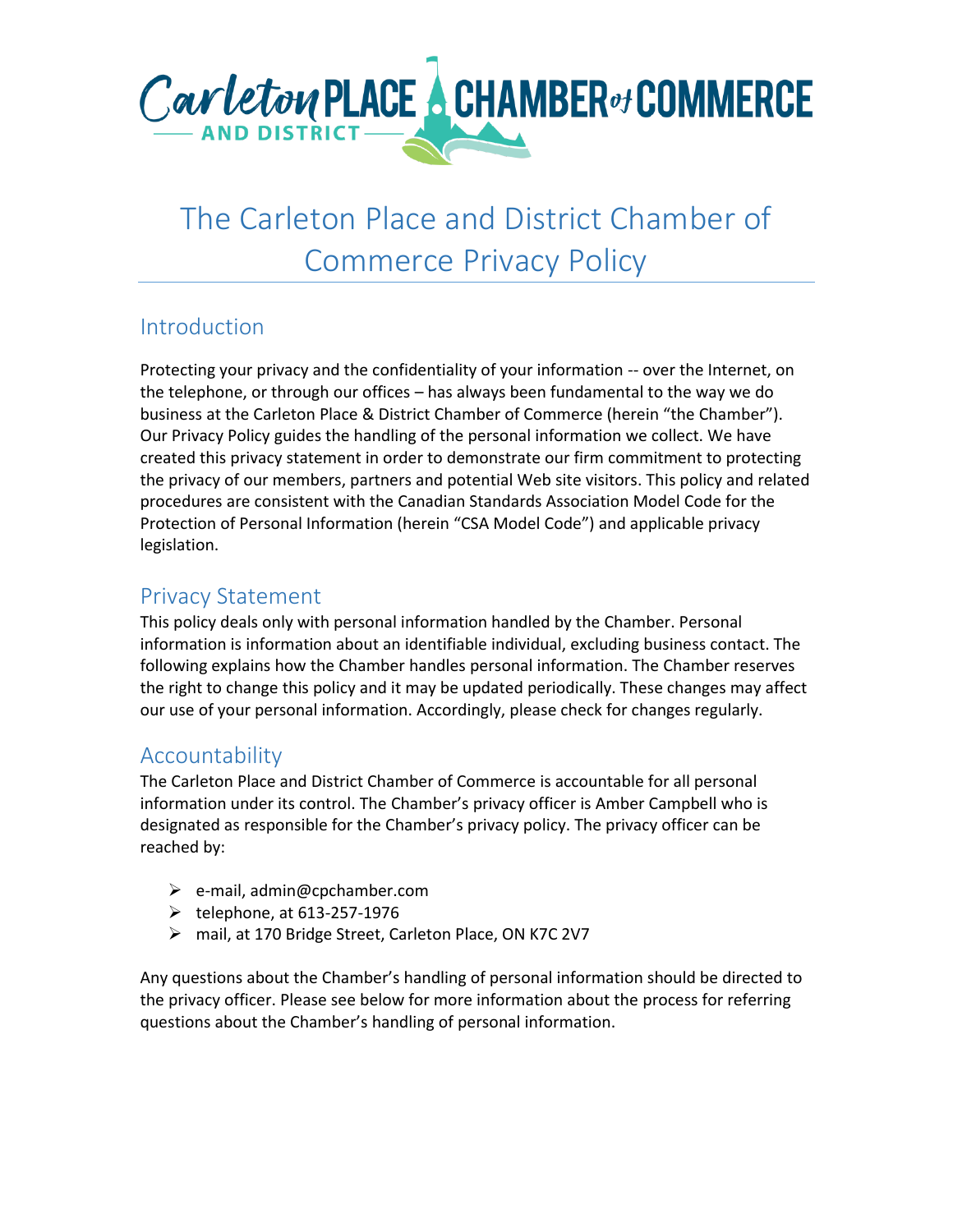## Purpose of Personal Information

The purpose for which the Chamber collects personal information will be identified at or before the time the information is collected. The Chamber may collect personal information for the purposes of:

- $\triangleright$  administering Chamber membership and providing member services
- $\triangleright$  registering for Chamber events
- $\triangleright$  purchasing various Chamber products or services including document certification
- $\triangleright$  processing and administering the above or other purposes as necessary

The Chamber will not use personal information for any other purpose than identified at or before the time of collection.

#### Consent

The Chamber seeks consent for all personal information we collect, use and disclose through information provided to individuals prior to collection, or at the time of collection.

If you have voluntarily provided information, you have consented to the collection, use and disclosure of your personally identifiable information as described in this privacy policy. As required by the CSA Model Code, the Chamber will not use personal information for any purpose other than that for which you consented. Should the Chamber require personal information for a new purpose, we will contact you to seek consent for that new use.

## Limits for Collecting, Using, Disclosing and Keeping Personal Information

The Chamber does not collect, use or disclose personal information of individuals except when individuals give consent and provide the information on a voluntary basis. There may be occasions where more specific personal information is necessary for us to proceed with a request for information, or provide you with a product or service. In such cases, we will provide you with a description on the information we need. In all cases, the Chamber limits the amount and type of information collected to only the personal information that is required to provide the individual with the requested information, product, or service. We collect only information that is voluntarily provided by you and undertake that such information will be kept strictly confidential.

We retain personal information only as long as is necessary to provide the individual with the requested product, service or information and delete or destroy this information after that time. If personal information is given to enable payment for an event, the personal information will only be used for this event and will then be deleted or destroyed. In some cases, however, legal reporting and retention requirements necessitate that the Chamber retain information for a specific amount of time. In general, the Chamber retains information only to process the payment.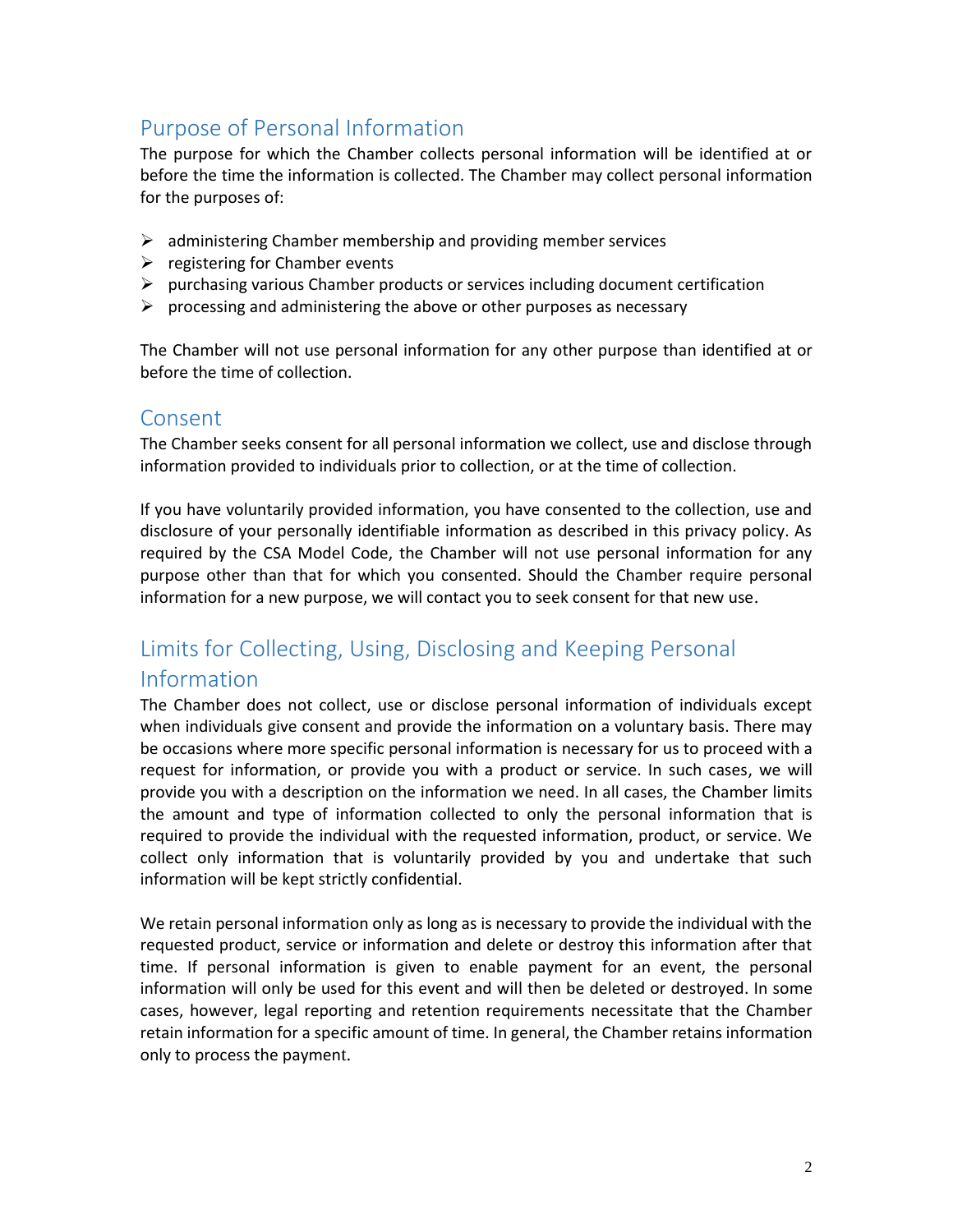The Chamber does not sell or trade any personal information with third parties. The Chamber may transfer information to service providers where information processing is outsourced by the Chamber in the course of its administrative procedures or member services in specific cases. Where personal information is transferred to a service provider for processing, we require the service provider to respect this Privacy Policy and we restrict them from using or disclosing personal information transferred to them for any purpose other than the provision of services to us.

Any personal information that the Chamber retains is kept in such a manner as to ensure its security and confidentiality at all times.

## Safeguarding Personal Information

The Chamber respects the privacy of our members, partners, potential website visitors and internet users and will protect that privacy as vigorously as possible. We store personal information in electronic and physical files that are secure. Our security measures include using industry standard techniques such as firewalls, encryption, intrusion detection and restricted access to records and to equipment, including computers. Unfortunately, no data transmission over the Internet can be guaranteed to be 100% secure. As a result, while we strive to protect your personal information, we cannot ensure or warrant the security of any information you transmit to us or receive from us electronically. This is especially true for information you transmit to us via e-mail. We have no way of protecting that information until it reaches us. Once we receive your transmission, we make our best efforts to ensure its security on our servers.

## Accuracy of and Access to Personal Information Collected

The Chamber makes every effort to keep personal information as accurate, complete, current and relevant as necessary for the identified purposes. The Chamber does not routinely update personal information.

The Chamber makes readily available to individuals our Privacy Policy and related procedures for managing personal information. We provide access to the Privacy Policy and related procedures to individuals on the Chamber's Web site and in written form when requested. Any questions about the handling of personal information by the Chamber can be raised with our privacy officer.

At the written request of an individual, he or she may view or edit their personal information as collected by the Chamber. The Chamber will inform them of what personal information we have about the individual, what it is being used for and, in cases where it has been disclosed, to whom it has been disclosed. There may be exceptional circumstances as provided by the CSA Model Code under which the Chamber may not be able to give an individual access to the personal information about her or him held by the Chamber. In this case the Chamber will explain the reason for this lack of access, as provided by the CSA Model Code.